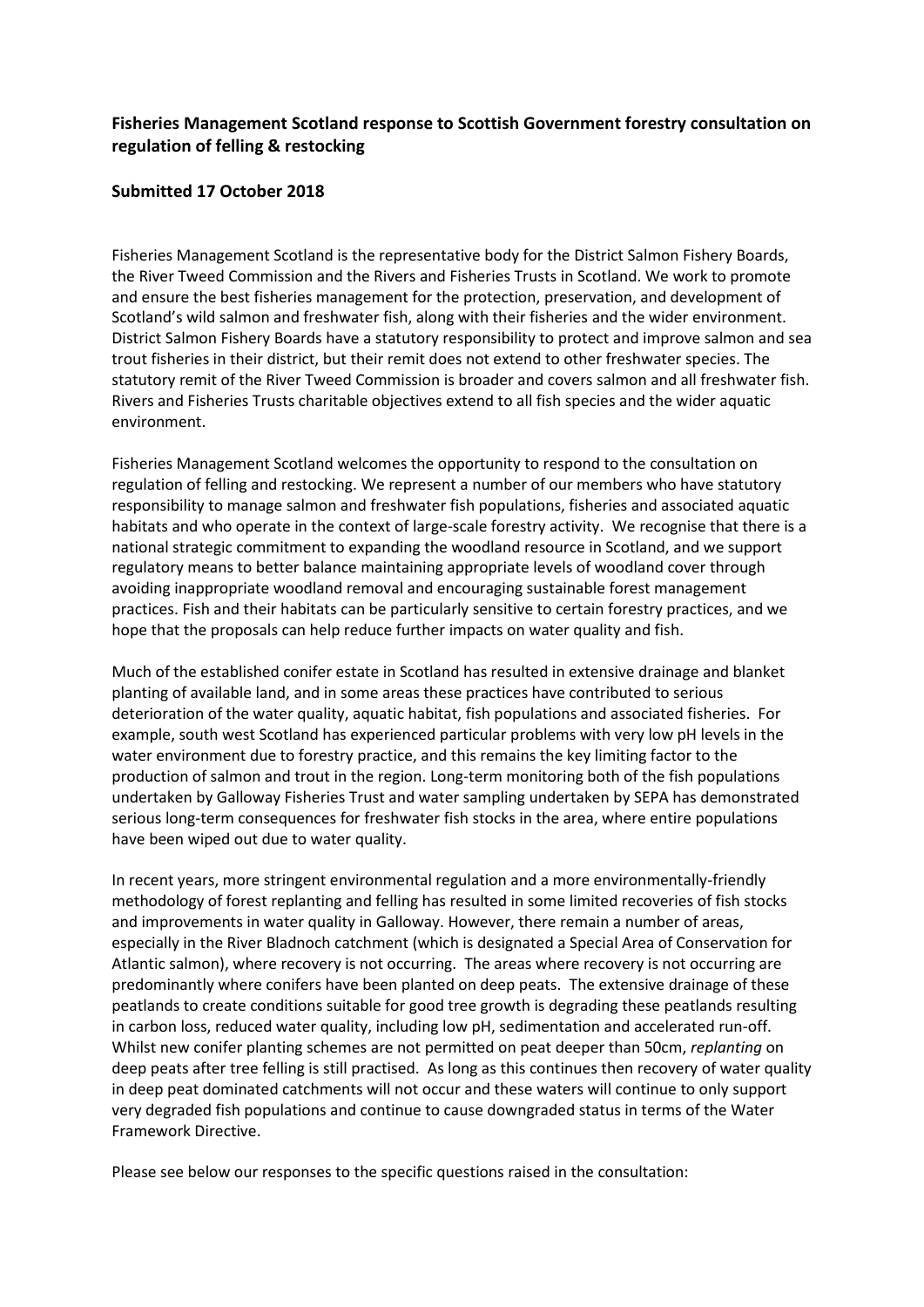#### **Exemptions to the requirement to have a permission to fell trees**

- 1. Yes
- 2. No
- 3. No
- 4. Yes We would support the Galloway Fisheries Trust to include a new exemption to allow the removal of all conifer natural regeneration (whatever the tree diameter) present in riparian zones. Managing conifer regeneration in riparian zones is a significant problem in Galloway which is undermining the benefits of the environmental standards requiring unplanted buffer zones to protect water courses. Experience has shown that where felling has taken place, if the riparian zone is not returned to native woodland, then there will be problems with non-native conifers regenerating in the cleared area. We would like to see incentives or requirements on forestry operators to ensure that areas which have been cleared of natural conifer regeneration in riparian zones to be returned to appropriate native tree species. Without the establishment of native trees within a riparian buffer strip, the full ecological benefits of nutrient input, bank stabilisation, shading and creation of cover for fish provided by riparian woodland will not be realised.

## **Felling: Applications, issuing permissions, compensation, felling directions**

- 5. Yes
- 6. No
- 7. Yes We would support the Galloway Fisheries Trust point that applicants be required to provide information on the depth of peat in relation to areas proposed for restocking, and what overall percentage this would be of the proposed area to be restocked.
- 8. Yes We would support the Galloway Fisheries Trust who ask that a condition to deforest should be considered for deep peat areas, particularly in areas that are sensitive to fish and water quality – ie where acidification is impacting on fish populations.

## **Felling directions**

- 9. Yes
- 10. No
- 11. Yes we would support Galloway Fisheries Trust who like to see more emphasis on controlling and managing felling and restocking on deep peats. As referred to earlier, forestry activity on deep peats can be particularly damaging to aquatic habitats and fish populations. We also reiterate our earlier point about ensuring that there is a mechanism which makes it easy for operators to remove natural conifer regeneration present in the riparian buffer zone.
- 12. No

## **Appeals**

- 13. Yes
- 14. No
- 15. Yes any guidance developed (or in existence) to inform the Step 1 internal review process and Step 2 DPEA Reporter should provide information on the types of external input that may be required to help determination. For example in the case of the water environment and fish concerns, input from SEPA, SNH or Fisheries Trusts / District Salmon Fishery Boards may be appropriate.
- 16. No

## **Compliance**

17. Yes